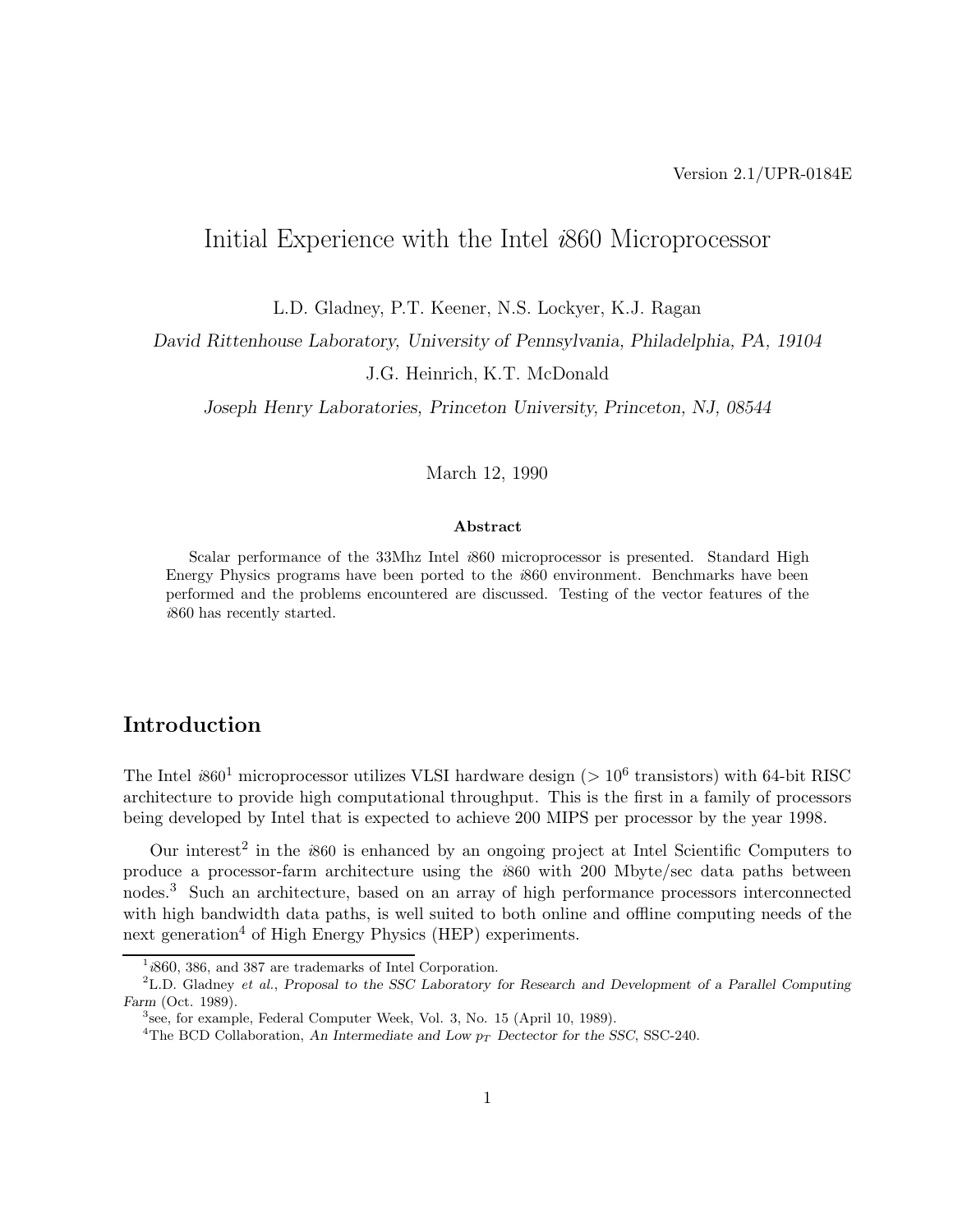The *i*860 includes on a single IC:

- an Integer Unit,
- a Floating Point Unit,
- a Graphics Unit,
- a Memory Management Unit,
- an 8 Kbyte Data Cache, and
- a 4 Kbyte Instruction Cache.

The integer unit provides instruction flow control as well as integer arithmetic operations. The data cache provides support for vector operations; the programmer can explicitly use the data cache as if it were a large block of vector registers. The architecture provides 32 user registers for 32-bit integer operations and a separate set of floating point registers which can be used as either 32 single-precision (32 bit) or 16 double-precision (64 bit) registers. The floating point registers are also used for graphics operations. The graphics unit provides specialized instructions that implement advanced 3D drawing algorithms more effectively than previous processors.

The *i*860 provides two types of parallelism. In the first, the processor can be made to overlap floating point operations with administrative functions (*i.e.* program control) to allow two instructions per clock cycle. The second method involves pipelining certain floating point instructions, such that the processor can execute an add and a multiply simultaneously, again allowing two instructions per clock cycle. By combining these two pipelining methods, three instructions per clock cycle can be attained for limited sets of instructions.

The performance of the *i*860 RISC microprocessor has been studied. We obtained an *i*860 simulator with full software support in March 1989, and a development system, including an *i*860 board installed in a 386 host, has been operating since October 1989.

### **Development System**

The development system, called the Star860, consists of an Intel System 302 with 25 MHz 386 DX microprocessor with 387 DX math co-processor, 33 Mhz *i*860 CPU add-in card with four Mbytes of local memory, UNIX<sup>5</sup> System V/386 R3.2 operating system with  $TCP/IP$  network software, and complete *i*860 development software, including C and Fortran compilers, Fortran vectorizer, assembler, linker, simulator, debugger, and complete run-time libraries. The C and Fortran compilers were written by Green Hills Software, Inc. and the vectorizer was written by Pacific-Sierra Research Corporation.

To execute a user program on the *i*860, the code must first be downloaded to the *i*860 memory from the 386 host. The 386-resident program that downloads the code then communicates with

 $5$ UNIX is a registered trademark of AT&T.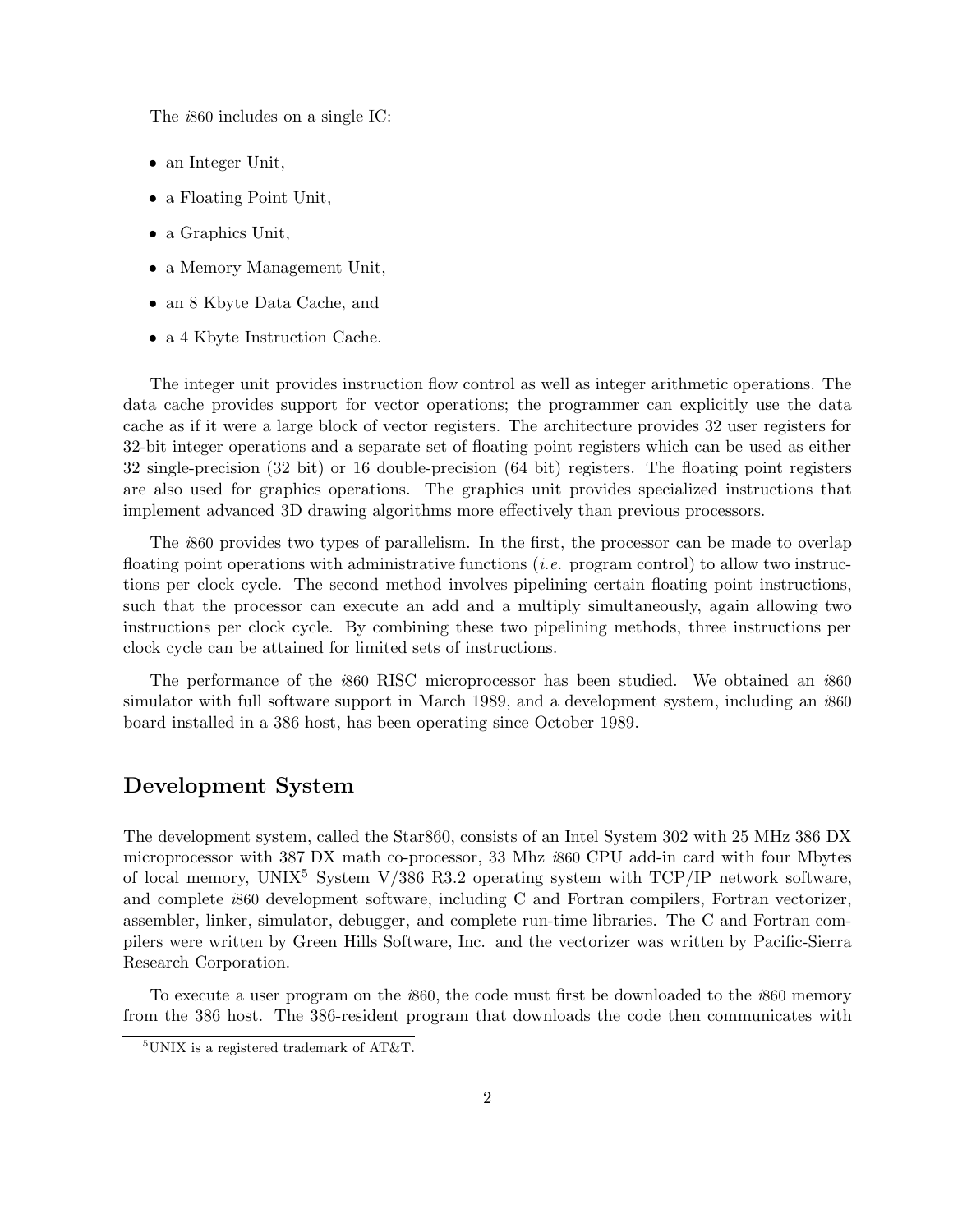a small kernel executing on the *i*860. This kernel passes all system calls (*eg.* I/O) to the 386 for execution and the user program on the *i*860 halts until the 386 system call returns.

The debugger provided for the *i*860 is similar to *adb*, a standard machine-level debugger that is provided with most UNIX machines. The debugger provides for inspection and modification of processor registers, data in core memory, and disassembled instructions. It has a simple sourcefile interface that will display the source line in which a fatal trap occurs and all the assembly statements for any given line of source.

### **Test Program**

The testing of the *i*860 has two objectives. First, we want to examine the difficulties in porting typical High Energy Physics code to the *i*860. Code developed for High Energy Physics has historically been difficult to port for various reasons including lack of coordination among authors, insufficient use of 'standard' coding practices, heavy use of bit manipulations, *etc.*, and for these reasons constitutes a severe test for a new compiler. Porting such code to the *i*860 can thus aid in identifying and eliminating software and hardware bugs in the compilers and the microprocessor itself, and will help us to gain a better understanding of the features of the *i*860, thereby easing the porting of code in the future.

The second goal is to obtain benchmarks that compare the performance of the *i*860 to other processors running the same physics code. Although we are concentrating on code actually used in physics event simulation and data analysis, we have also used standard benchmarking programs for comparison to other processors.

## **Code Porting and Problems**

The standard benchmarking programs used were Dhrystone, versions 1.1 and 2.1, and Whetstone, both single- and double-precision versions. The Dhrystone benchmark<sup>6</sup> is a synthetic program using primarily integer computation; the Whetstone<sup>7</sup> is a synthetic mix of integer and floating point calculations using function calls, array indexing and conditional jumps. Because of this mix, it is expected that the Whetstone more accurately predicts the performance of a microprocessor for real HEP code.

The High Energy Physics programs and libraries that we have been working with consist of three Fermilab benchmarks (RECON1, RECON2, and QCD) and the physics simulation packages ISAJET and GEANT, which in turn use the packages HBOOK and ZEBRA and the libraries KERNLIB and GENLIB. The GEANT package has been used from several different driver programs.

RECON1 is a simulated track reconstruction program, whereas RECON2 is a real track reconstruction program. Both programs were modified at Fermilab to read from pre-initialized data in common blocks rather than from disk files. This was done to avoid the overhead of disk I/O

<sup>6</sup>R.P. Weicker, *Comm. ACM* **27***, 1013(1984).*

<sup>7</sup>H.J. Curnow and B.A. Wichman, *Computing Journal* **19***, 43(1976).*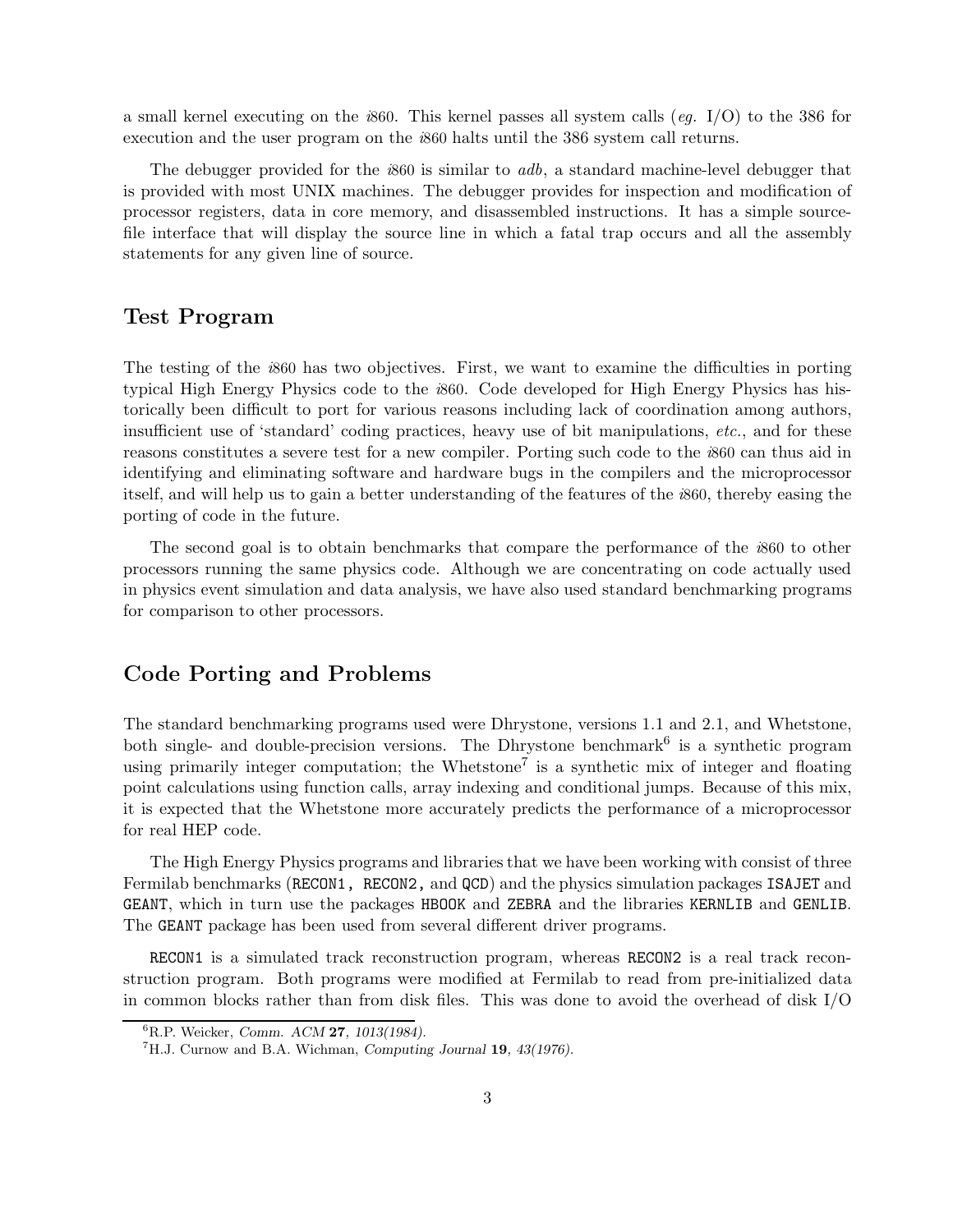and thus better measure processing speed. QCD is a lattice gauge calculation program and is very compute-intensive, spending approximately 80% of its time in three calculational subroutines.

The only problem encountered in porting this code was in trying to vectorize the Fortran. We believe that the problem is caused by a bug in the vectorizer, which will produce function calls to nonexistent vector primitives when it finds a specific instruction in a loop that it is attempting to vectorize. Although this could possibly be fixed by rewriting small sections of the code, we are anxiously awaiting a beta release of the vectorizer.

**GEANT** and its associated libraries were extracted from  $\text{Patchv}^8$  **PAM** files, by specifying them to be compiled for the  $VAX/VMS<sup>9</sup>$  environment. The problems found can be classified as being one of three types: compiler bugs, machine-specific routines that needed to be written for the *i*860, and compiler and processor differences such as data types and floating-point representation.

### **Compiler Bugs**

We used Version 1.8.5β of the Green Hills Fortran compiler. Most of the porting difficulties were caused by three distinct compiler bugs. The first is a problem that appears when a REAL\*4 function contains a REAL\*8 ENTRY point. The result can be anything from floating-point exceptions (arising from the use of 32 bits of a 64-bit quantity) to output that will not assemble. This is similar to a well-known bug found in the MIPS Fortran compiler. The work-around used was to split the function in two, with the single-precision version calling the double-precision version and explicitly performing the conversion back to single precision.

The second bug is associated with the VMS-compatibility compiler option. The VMS compiler has an intrinsic called ISHFT(I,J) that will shift word I by J bits to the left or  $-J$  bits to the right. The right shift is an arithmetic shift, *i.e.* it is sign-extended. The implementation of this intrinsic in the *i*860 Fortran compiler is not compatible with the VMS compiler in that if J is a variable rather than a constant, the right shift is done as a logical shift. There were a small number of cases (approximately 20 in the KERNLIB library) in which this was observed to be a problem. Code was written to work around the deficiencies of the Fortran compiler to correct for this.

A third compiler bug relates to use of external function calls in statement functions. The compiler fails with an internal compiler error. This problem was communicated to Intel and acknowledged as a compiler bug. It should be fixed in the next release of the compiler.

### **Machine-Specific Routines**

The second type of problem encountered was with machine-specific routines that had to be written or adapted for the *i*860. These were generally bit manipulation or error-handling routines; they were modified to work properly with the *i*860 compiler and hardware, or avoided when not absolutely needed for proper execution.

<sup>8</sup>Patchy is a CERN-written code management system.

<sup>9</sup>VAX and VMS are trademarks of Digital Equipment Corporation.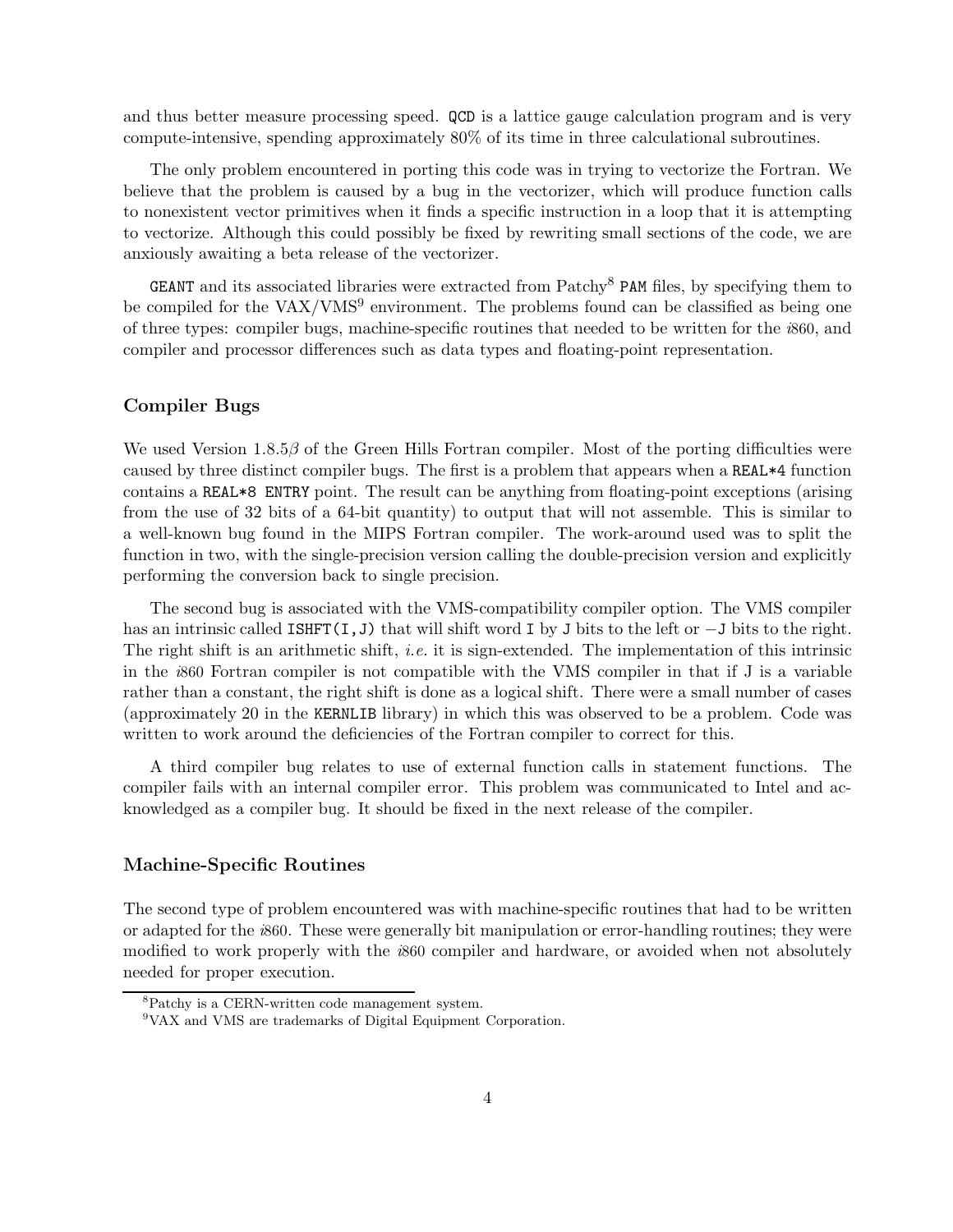### **Compiler and Processor Differences**

The third type of problem involved issues like lack of support for hexadecimal constants and REAL\*16 quantities in the compiler, and slight but significant differences in the range of floating-point types from the VMS standard. These problems were fixed by minor recoding.

## **Results and Discussion**

We have made significant progress in our porting efforts. We have generated **ISAJET** events and the testing programs for the ZEBRA and the GENLIB library have all performed successfully. We have generated histograms with the HBOOK package. Most of the KERNLIB routines pass the testing program. We have been able to generate events with GEANT version 3.12, and are in the process of obtaining benchmarks.

We have run the standard suite of CPU benchmarks, the Fermilab benchmarks, and have compared the *i*860 performance running ISAJET to that of other processors. The results are **preliminary**, and all *i*860 results were obtained without hand optimization or vectorization. Compiler optimization was turned on for the *i*860 runs, and was set at level 2 for the DecStation 3100 results and at level 3 for the IBM and Amdahl results.

Our results for the various programs of the standard benchmark suite follow:

| Program                    | Result                    |
|----------------------------|---------------------------|
| Dhrystone V1.1             | 72600 dhrystones/second   |
| Dhrystone $V2.1$           | 67300 dhrystones/second   |
| Single-precision Whetstone | $26500$ whetstones/second |
| Double-precision Whetstone | $20000$ whetstones/second |

Table 1: Results of the standard benchmark suite for the *i*860.

Our results for the benchmark using ISAJET follow. These results refer to the generation of 1000 QCD bb events. For this comparison, all event  $I/O$  was suppressed in order to compare only computational speed.

| Machine/Processor/Compiler                       | Time (sec) |
|--------------------------------------------------|------------|
| VaxStation 3100/What processor, what compiler?   | 409        |
| DEC<br>station 3100/MIPS R2000 (16 MHz)/F77 $\,$ | 129        |
| $IBM/3090-200E(VF)/FortVS2$ (Release 4)          | 27         |
| Amdahl/5890-600/FortVS2 (Release 3)              | 22         |
| $\frac{1}{6860}$ (33 MHz)/Green Hills V1.8.5     |            |

Table 2: Comparative results running ISAJET on various processors.

Results from the Fermilab benchmarks RECON1, RECON2, and QCD are summarized in tables 3, 4 and 5, respectively. The first column in the tables gives the name of the processor and the compiler